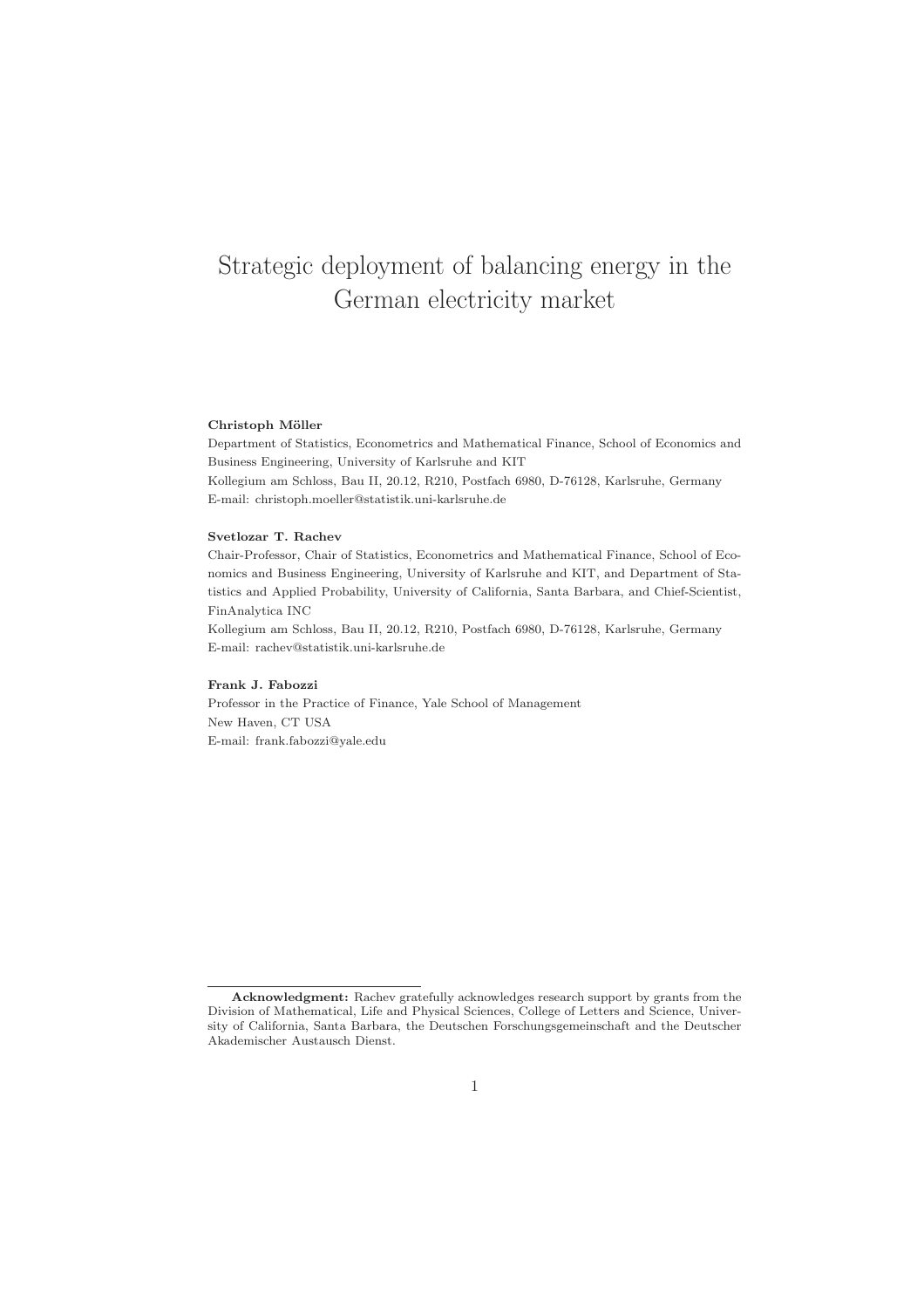### 1 Introduction

Since the liberalization of electricity markets, integrated markets are transformed into interconnected marketplaces for electricity and the necessary ancillary services. The central marketplace for electricity in an area is the electricity exchange, serving as a price reference for electricity. On these exchanges longterm and short-term futures contracts are traded. Various approaches have been suggested to model prices on the electricity exchanges and manage the associated risk (see for example, Geman and Roncoroni  $(2006)$ , Trück *et al.*  $(2007)$ , Römisch and Wegner-Specht  $(2005)$ , Bessembinder and Lemmon  $(2002)$ and de Jong and Huisman (2002)).

An important ancillary services marketplace is the *capacity reserve market*, trading capacity to account for fluctuations and balance the electricity network. It is important to note that this capacity is provided by facilities that could also market their capacity on the electricity exchange. For these facilities the capacity reserve market and the electricity exchange are interchangeable marketplaces. The interdependence of these two markets is analyzed by Weigt and Riedel (2007) and Simoglou and Bakirtzis (2008).

This notion of interchangeable marketplaces is extended to another ancillary service market the *balancing energy market* in Möller *et al.* (2009a). In this paper strategic positions in the German balancing energy market on three different time scales are identified, and linked to corresponding economic incentives. We reverse this point of view and analyze the impact of the identified strategic positions in the day-ahead market. Additionally, we estimate the value of marketing reserve capacity in the balancing energy market.

The paper is organized as follows. Section 2 provides a review of different balancing energy settlement schemes, including a brief description of the German market design. Section 3 summarizes the results of Möller  $et$  al. (2009a) and Möller  $et$  al. (2009b). These results constitute the strategic positions that our analysis is based on. In Section 4 we investigate the implications of these positions on the alternative marketplaces, the reserve capacity market and the day-ahead market, respectively. Additionally, we compare these results to relevant studies of market power in Section 5. Section 6 summarizes the results and discusses their implication for the German electricity market.

## 2 Balancing energy review and German market design

In electricity networks supply and demand have to be in equilibrium at all times, because electricity is practically non-storable. In a given control area the task of monitoring and maintaining this equilibrium is performed by the transmission system operator (TSO). All market participants are organized in balancing responsible parties (BRP). These BRPs provide the TSO with a forecast of their electricity feed-ins and withdrawals. Any deviation from these forecasts will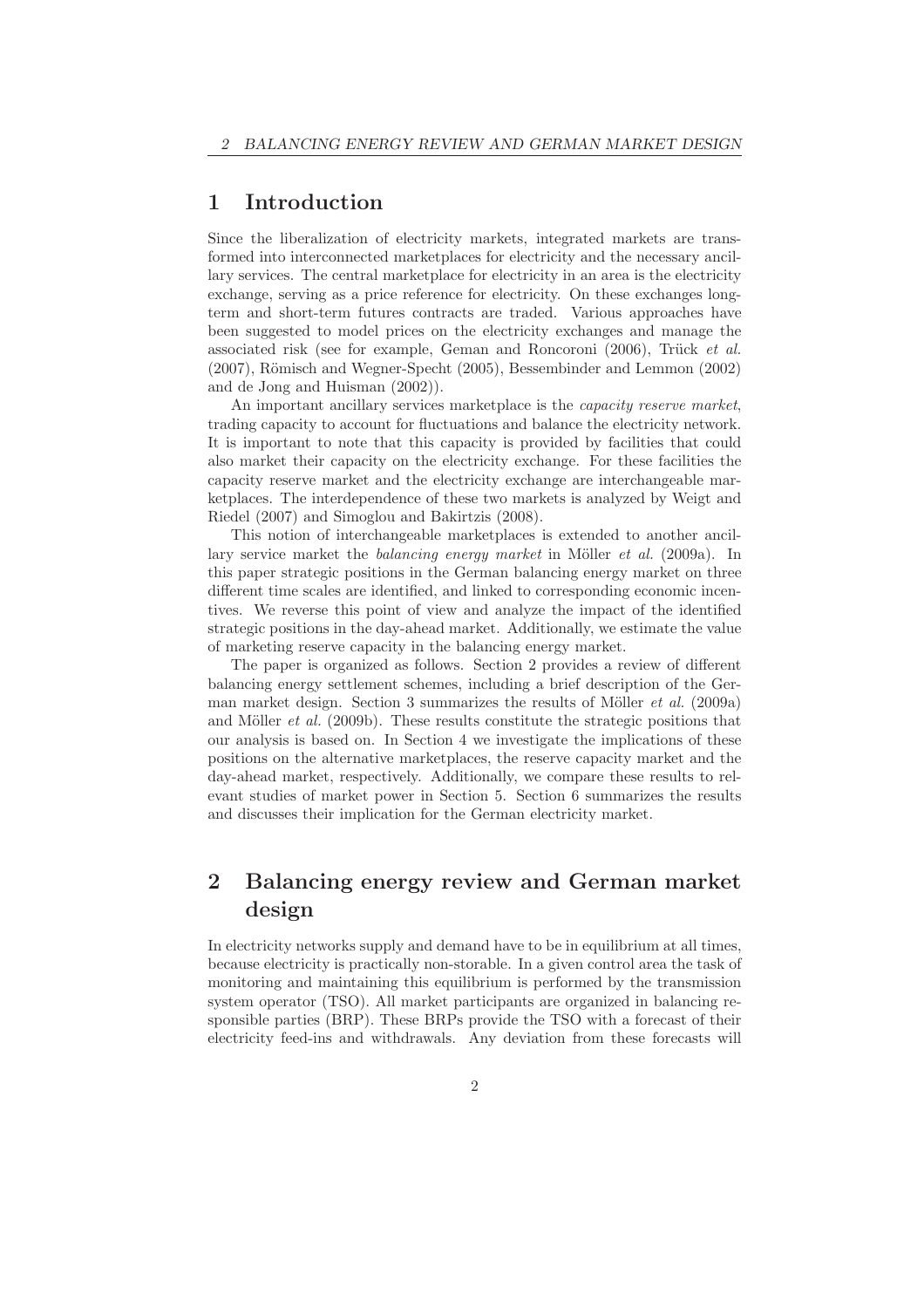be managed by the TSO and settled with the BRP. The TSO will allocate the necessary capacity prior to the actual balancing in the capacity reserve market and activate this capacity as and when required. In contrast, balancing energy identifies the energy settled with the BRPs causing a disturbance after the actual balancing. In this paper we will keep to a sign convention where positive balancing energy demand indicates a BRP consuming electricity relative to its forecast, and negative balancing energy demand indicates an energy surplus of a BRP relative to its forecast.

In general, BRPs are urged to provide a balanced forecast of their feed-ins and withdrawals of electricity, so the transmission system is close to an equilibrium state. However, BRPs have some flexibility in providing a balanced forecast by concealing part of their forecasted feed-ins and withdrawals. Such forecasting can be viewed as a strategic position in the balancing energy market where the concealed fraction will be settled. Moreover, such a position coincides with a countering position in a futures market where the concealed forecast is withheld from trading. In this sense the balancing energy market is an alternative marketplace to the day-ahead market. We will take up this point in Section 3.

There are two common schemes to settle balancing energy, the single-price settlement scheme and the dual-price settlement scheme. In the single-price scheme the deviation of every BRP to their respective forecast is metered over certain periods. The deviation of every BRP is settled with one common price for each settlement period in the control area. This price is high during periods with a positive net deviation when the control area is in undersupply and low during periods with a negative net deviation. Under the single-price scheme, every BRP with a positive deviation during a settlement period will pay this price for its electricity consumption relative to its forecast. A BRP with a negative deviation will receive this price for its deviation.

Considering the balancing energy price spread between periods of positive and negative net deviation, the single-price settlement scheme provides an economic incentive for BRPs to deviate contrary to the control area's net deviation. Such a position adds up to receiving payments during periods of high prices and making payments during periods of low prices. At the same time, network stability is enhanced by this position as it contributes to balancing the control area's net deviation. Thus, shifting load contrary to the control area's net deviation is similar to the deployment of capacity reserve. In this sense the balancing energy market is an alternative marketplace for capacity reserve.

However, using the balancing energy market as an alternative marketplace to the capacity reserve market and the day-ahead market is controversial. It is argued the implied speculation on the control area's net deviation might endanger network stability by introducing the uncertainty of speculative positions. The dual-price settlement scheme corresponds to this point of view. It sets one price for positive deviations and one price for negative deviations in each period, and can be understood as the single-price settlement scheme with an additional fine for deviating at all.

Nonetheless, the balancing energy market is used as an alternative market-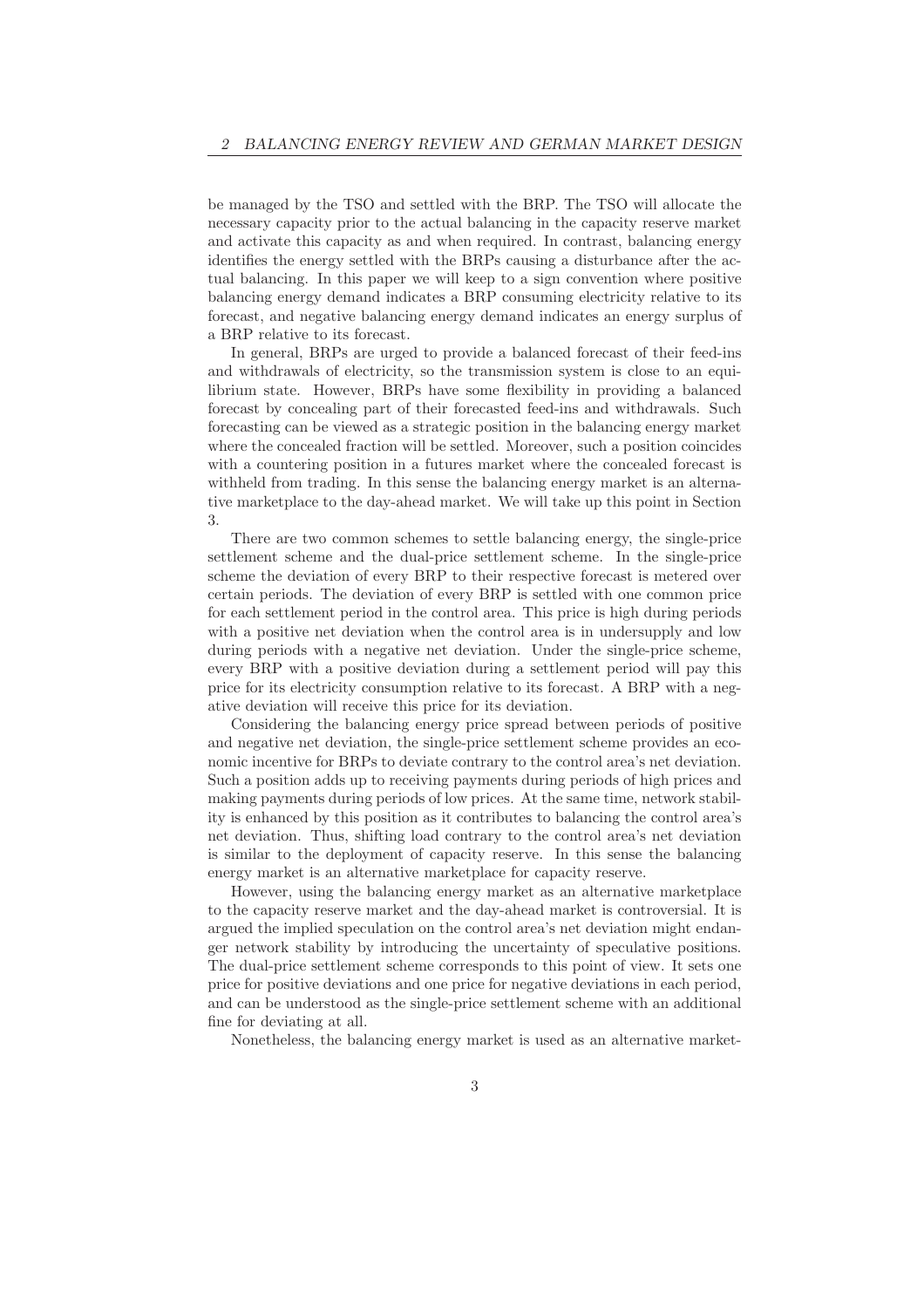place for both electrical energy and reserve capacity, even under a dual-price settlement scheme as the examples of Poland and England demonstrate. It is argued in Mielczarski et al. (2005) balancing energy is so inexpensive in Poland that market participants supply 4% of their electricity demand via the system's reserve capacity (i.e., 4% of demand is withheld from the futures market). In England on the other hand, balancing energy is said to be so expensive that market participants keep their own capacity reserve (see Kirschen and Garcia (2004)). Thus, the variance reduction of contrary deviations cannot fully unfold, resulting in unnecessary high levels of reserve capacity (i.e., capacity is withheld from the reserve capacity market and the interchangeable futures market).

It is important to note that even though the single-price settlement scheme does not include an explicit fine for deviation, speculators will only benefit from their positions, if they manage to balance the control area's net deviation more often than not. Failing at this will be costly, due to unprofitable prices. Therefore, neither the single-price settlement scheme, nor the dual-price settlement scheme should allow strategic positions to jeopardize transmission system operation. This review of balancing energy suffices in the context of this paper. For a more detailed description and regional specifics of market design we refer to EU (2005) and ETSO (2007).

We conclude this section with the relevant details of the German electricity market. Germany is subdivided into four control areas owned and operated by the four major players in the German electricity market: E.ON AG (e.on), Rheinisch-Westfälisches Elektrizitätswerk AG (RWE), EnBW Energie Baden-Württemberg (EnBW) and Vattenfall AB (Vattenfall). In all four control areas a single-price settlement scheme with quarter-hour settlement periods is implemented.

A common reference for electricity prices in Germany is the European Energy Exchange (EEX). The prominent products at the EEX are day-ahead future contracts for the 24 hour intervals of the following day and corresponding baseand peak-load futures. These futures are used as the underlying in longer-dated futures and often serve as a reference in over the counter (OTC) trades.

The German market design provides economic incentives to use the balancing energy market as an alternative marketplace to the day-ahead market and the capacity reserve market (see Möller *et al.* (2009a)). These incentives lead to a strategic deployment of balancing energy that is especially pronounced because of a large spread between balancing energy prices during periods of positive and negative net deviation. In terms of electricity prices at the EEX this spread is four to five times the price of electricity.

At the same time strategic deployment of balancing energy is limited by grid-access contracts to ensure the stability of the transmission system. As an example, according to a sample contact of the German state agency, the mean deviation should not be "excessively" positive or negative, and deviations should not show "conspicuously" arbitrage-like correlation with day-ahead exchange prices. A BRP not compliant with these limits will be denied compensation during periods of negative deviation, and charged double the day-ahead price additional to balancing settlement price during periods of positive deviation (see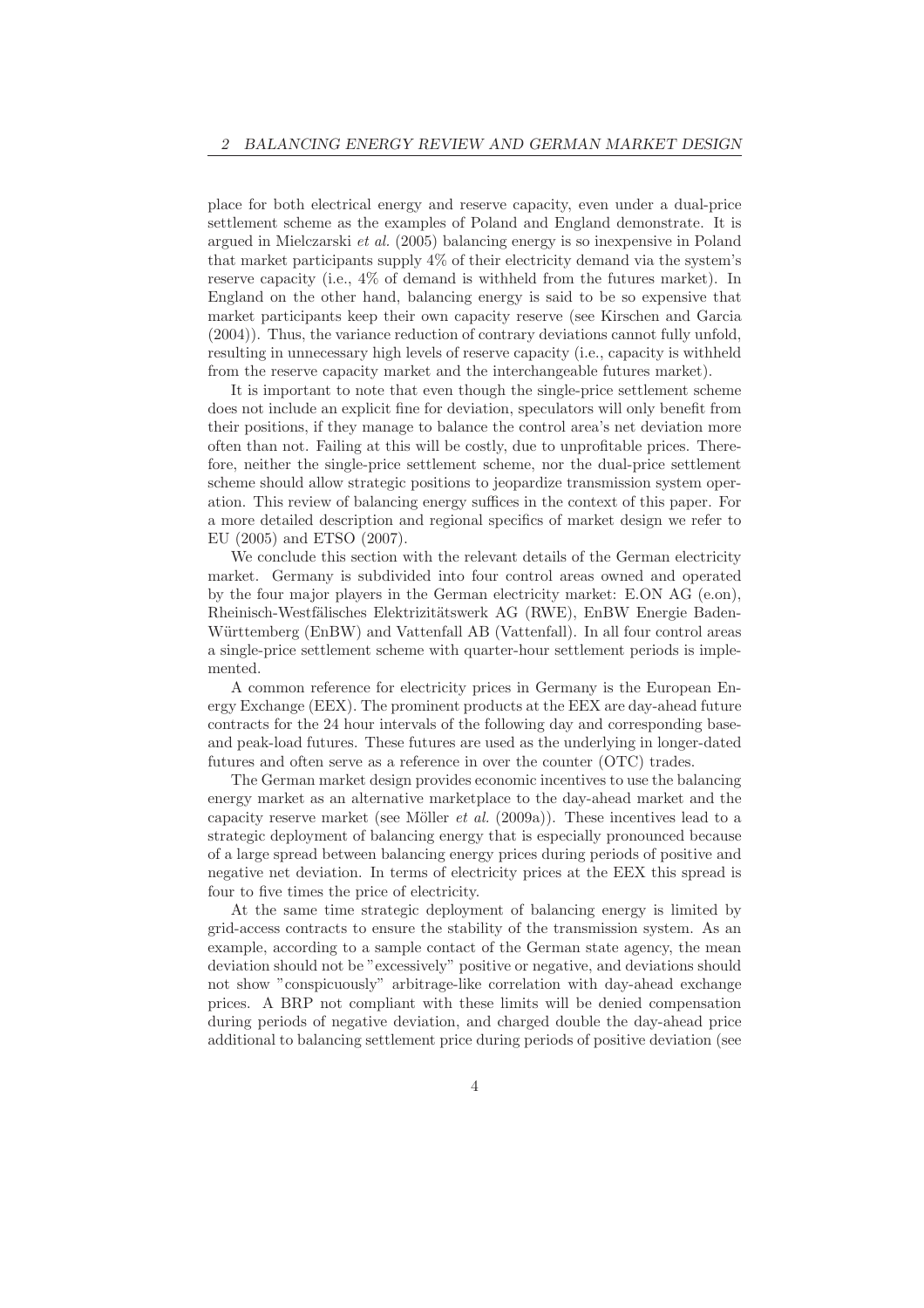Bundesnetzagentur (2006)).

### 3 Data basis

There are three strategic positions on different time scales observed in the German balancing energy market. These positions are linked to different economic incentives that are identified and modeled in Möller *et al.* (2009a) and Möller et al. (2009b). In this section we briefly present these results that form the basis for our analysis.

As pointed out in Section 2, the smallest delivery period traded at the EEX are hourly day-ahead contracts, while balancing energy is settled in quarterhourly periods. This discrepancy gives rise to a pronounced pattern, whenever the load profile is not constant within an hour. During a period with an increasing load, the minimal variance forecast that can be balanced with day-ahead market contracts is the average load of that hour. This forecast will lead to a negative balancing energy demand during the first and second quarter-hour and positive balancing energy demand during the third and fourth quarter-hour. Naturally, the same argument with opposite signs holds for a decreasing load. In Möller *et al.* (2009a) this explanation of the quarter-hourly pattern is tested against the empirical pattern and validated.

What is more, Möller *et al.* (2009a) find the shape of the yearly quarterhourly pattern to remain constant over time, while the amplitude reduces over the years. In fact, the detected pattern of a preceding year describes the quarterhourly pattern with higher accuracy than the tested model.

Moreover, the reducing amplitude is an indication of market participants adapting their load to obtain less correlation to the quarter-hourly pattern. Such a strategy is neutral with respect to the energy use, but shifts energy demand from periods with higher expected balancing energy demand and prices to periods with lower expected balancing energy demand and prices. We estimate the value of this flexibility in Section 4. In this estimation we apply the detected pattern of the respective preceding year to determine appropriate positions.

After integrating the balancing energy demand to hourly values, the balancing energy demand shows to be directly related to electricity price at the day-ahead market, giving rise to an hourly pattern. In general, this dependence between balancing energy demand and day-ahead market prices can have many reasons. On the one hand, reluctant forecasting and balancing efforts of market participants could lead to an unintentional dependence. On the other hand, the dependence might result from strategic positions trying to exploit the price spread between the day-ahead market and the expected price in the balancing energy market.

The hourly pattern is modeled by Möller  $et \ al.$  (2009a) with a factor model and two explanatory factors. These factors separate the hourly pattern into two components. The first component captures the incentive to substitute electricity trades in the day-ahead market with balancing energy, and is implemented as a three parameter factor model. The second component enters technical in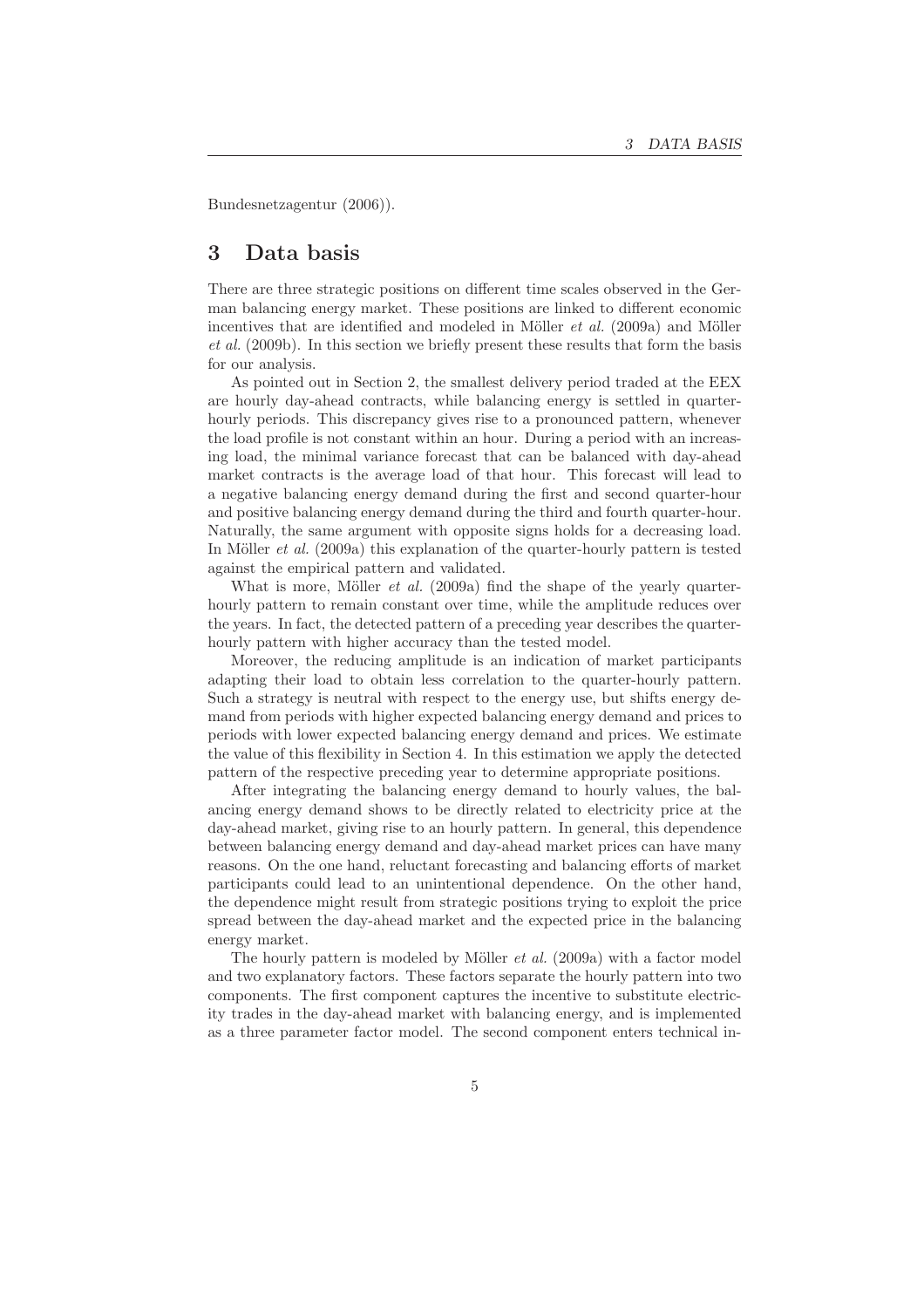centives into the model that are constant over time, and are modeled by the out-of-sample average. The combined model is found to reduce the hourly variance.

In contrast to the quarter-hourly pattern, Möller  $et \ al.$  (2009a) find the hourly pattern not to remain constant over time. This behavior is reproduced by the first component of the factor model, and marks the positions to be intentional. Furthermore, Möller *et al.* (2009a) argue only the observed dependence of balancing energy demand and day-ahead market prices let the two marketplaces approach an equilibrium electricity price under the German market design. Thus, the dynamics of the observed positions indicate the hourly pattern to be at least partially attributable to a strategic deployment of balancing energy.

Strategic positions are also present on a longer time horizon. These positions are identified in the residuals of the hourly factor model by a seasonal autoregressive integrated moving average  $(SARIMA)$  model. In Möller *et al.* (2009b) this long-term deployment is modeled with a SARIMA- $(1, 0, 0) \times (1, 0, 1)_{24}$  model. In this model, a classical tempered stable (CTS) distribution (see, for example Kim et al. (2008) and Menn and Rachev (2008)) is chosen for the innovations. This distribution combines two seemingly contradictory properties. On the one hand, the innovations are strongly influenced by extreme events and present heavy-tailed effects. On the other hand, the physical boundary conditions of the energy system impose limits on the range of the innovations. Therefore the CTS-distribution lends itself to risk-management in the balancing energy market.

The SARIMA model is applied for a forecast adapted to two relevant time lags of information disclosure. These two time lags are one month and three days, respectively. Both forecasts revel strategic positions in the balancing energy market that vary over time and are quantified in the yearly mean forecast (see Table 1). This varying offset in the balancing energy demand is attributed to changes in the asymmetry of the balancing energy cost function in Möller et al. (2009a).

The hourly pattern and the identified long-term position in the balancing

|                                                                | Average prediction |      |         |        |            |        |
|----------------------------------------------------------------|--------------------|------|---------|--------|------------|--------|
| Horizon                                                        | 2003               | 2004 | 2005    | 2006   | 2007       | 2008   |
| One month $\parallel$ -138.206 $\parallel$ -124.043            |                    |      | -75.127 | 14.461 | -81.362    | 25.492 |
| Three days $\parallel$ -425.342   -292.924   -204.536   15.862 |                    |      |         |        | $-207.108$ | 17.524 |

Table 1: Average prediction of SARIMA model as given in Möller *et al.* (2009b)

energy market coincide with a countering position in the futures market. Thus, the positions in the balancing energy market depend on the electricity prices in the futures market as captured by the factor model and the cost function respectively. We reverse this dependence and estimate the impact of strategic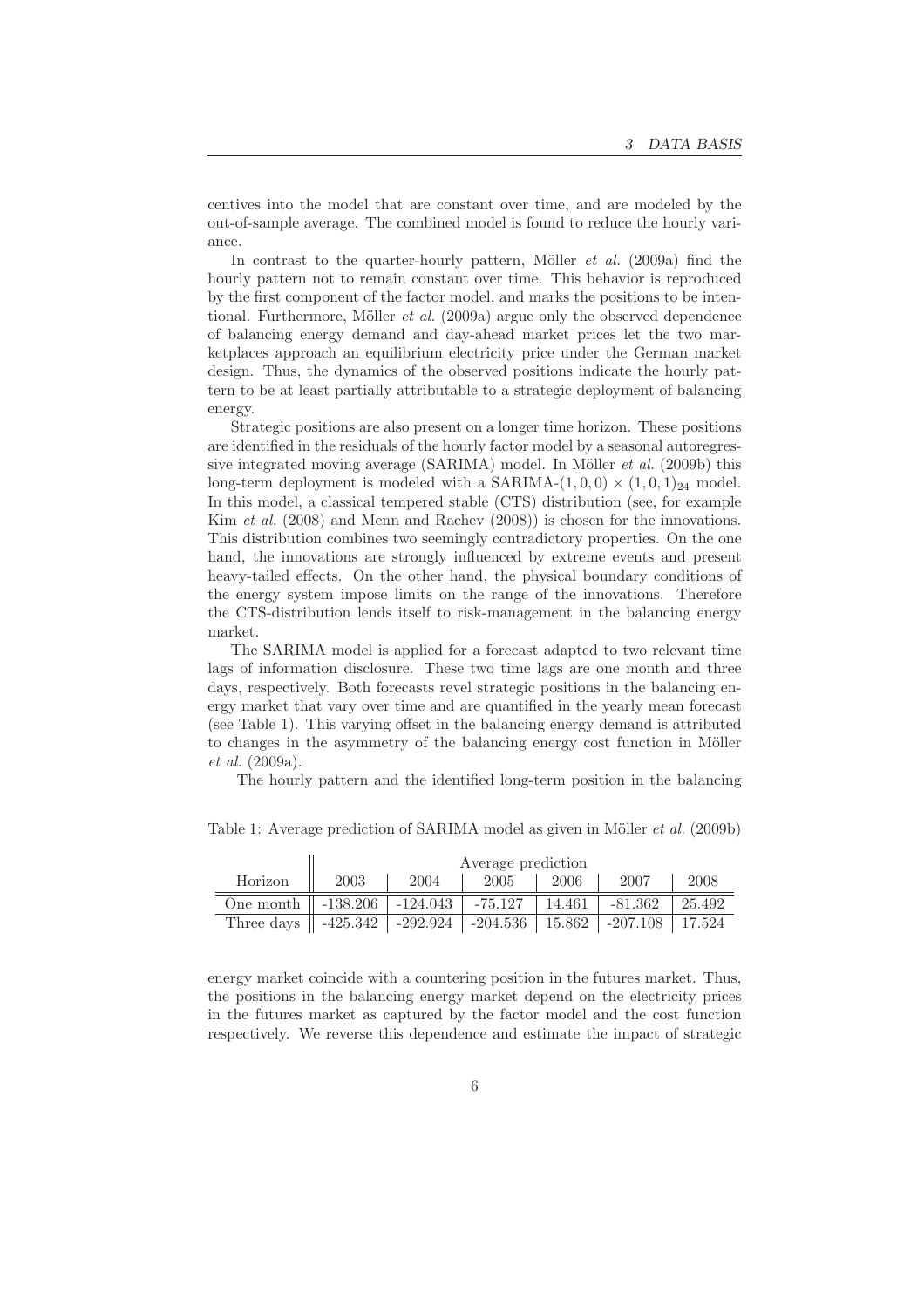positions in the balancing energy market on prices in the futures market in Section 4. For this estimation we apply both the factor model of the hourly pattern, and the SARIMA-model of long-term deployment as a basis.

#### 4 Impact on other marketplaces

In Section 3 we discussed the quarter-hourly pattern resulting from the discrepancy of quarter-hourly settled balancing energy and a minimal delivery period of one hour in the day-ahead market. It provides an incentive for BRPs to deviate in opposite direction to the deviation indicated by the quarter-hourly pattern (i.e., receive payments during periods with an expected high net deviation and balancing energy price in the control area, and make payments during periods with low prices).

Let's consider a BRP able to shift part of its portfolio within an hour and obtain a negative correlation to the quarter-hourly pattern for that part. Like the activation of capacity reserve bids, this strategy will reduce the control area's net deviation. By this it aids network security. In this sense, the balancing energy market can be used to market capacity reserve. It is important to note that balancing energy prices are uncertain at the time of portfolio adjustments. Therefore, such strategic positions have no secure profits, but offer statisticalarbitrage gains.

We analyze the profitability of the described strategy in a simulation on historical data. In this simulation we implement a strategy of shifting one MW of electricity within each hour. It is shifted from the two quarter-hour intervals with the highest expected net deviation and prices to the intervals with lower expected net deviation. In this, the expected net deviation is determined by the weekly average pattern of the preceding year (in the case of 2003 we resort to the 2004 pattern). These patterns are calculated as the yearly average values conditional on the hour within a week. Provided the technical feasibility of shifting energy in a portfolio on a 15 to 30 minute timescale, the quarter-hourly pattern can be profitably deployed (see Table 2). However, the profitability differs between the four German control areas. This is a consequence of a differing intensity of the quarter-hourly pattern in the control areas.

Further inspection shows not all hours to contribute equally. Naturally, the arbitrage gains concentrate in the hours with a large gradient of load, when the spread between the expected net deviations within one hour is especially pronounced. As an example, exploiting the arbitrage potential between six and seven at weekday mornings contributes up to 16% to the overall gains, while it only represents 3% of time.

We conclude the quarter-hourly pattern can be used to market capacity reserves. Furthermore, there are two advantages the balancing energy market compared to the capacity reserve market. First, there is no response time requirement to be met. In fact, the described strategy can be implemented already during operational planning procedures. Second, the duration of alternations under the described strategy is at most half an hour. These advantages are par-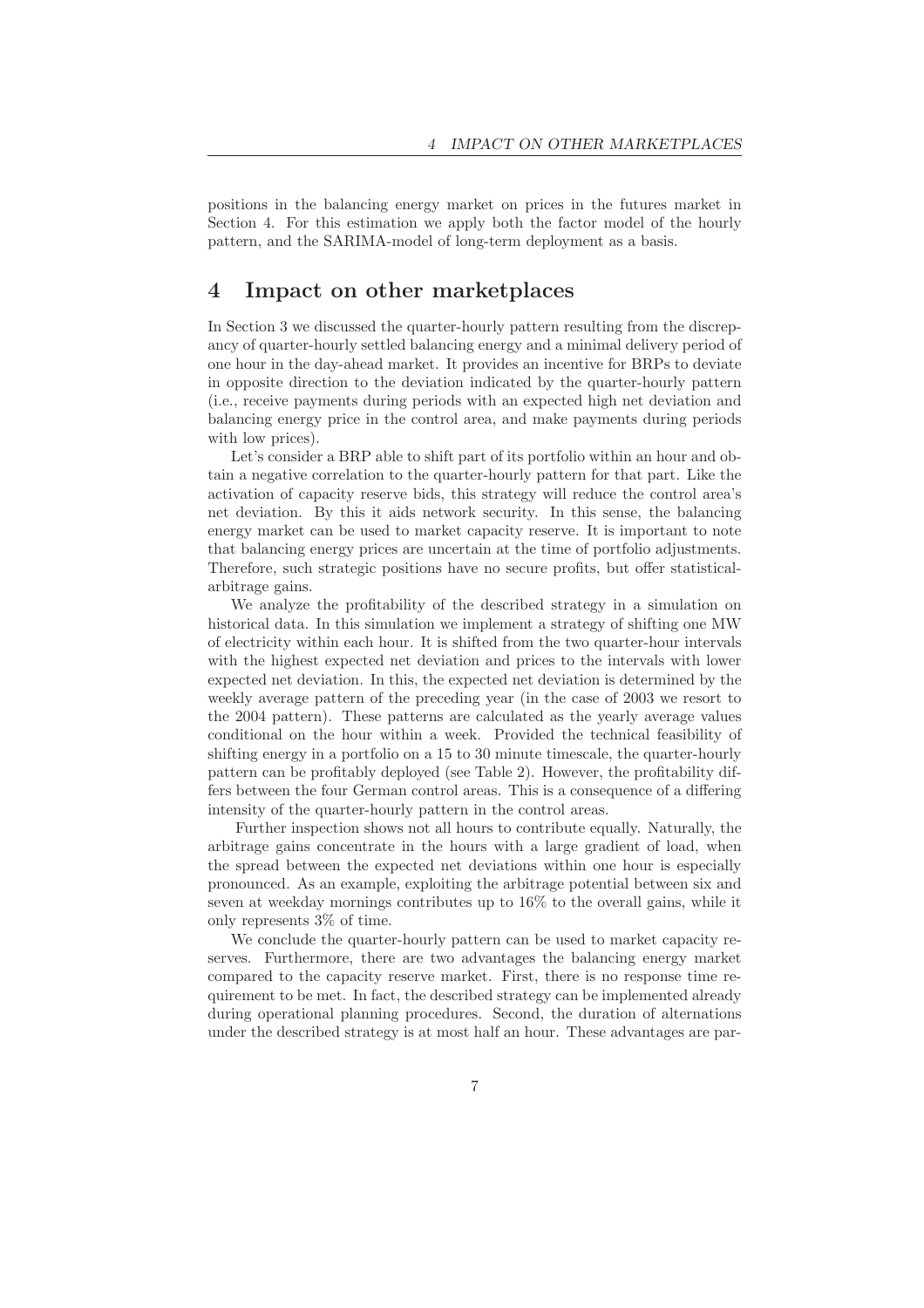| Year | RWE $\left[\in\right]$ a | e.on $\left[\in\right]$ | EnBW $[\infty]$ | Vattenfall $[\infty]$ |
|------|--------------------------|-------------------------|-----------------|-----------------------|
| 2003 | 38,098                   | 24.815                  | 29,835          | 47,362                |
| 2004 | 45,503                   | 26,322                  | 33,784          | 45,234                |
| 2005 | 34.292                   | 24,688                  | 28,800          | 55,112                |
| 2006 | 37,688                   | 19,521                  | 46,269          | 65,797                |
| 2007 | 34,517                   | 16,597                  | 40,359          | 59,183                |
| 2008 | 49,953                   | 13,814                  | 48,932          | 79,170                |

Table 2: Estimated yearly gains by shifting 1MW according to quarter-hourly pattern

ticularly relevant in realizing the demand side management potential of facilities that cannot meet pre-qualification standards of the capacity reserve market. In this context the decreasing amplitude of the quarter-hourly pattern observed in Möller *et al.* (2009a) is an indication of market participants implementing the described strategy.

The quarter-hourly pattern has no interaction with futures markets, as the hourly average value of this pattern is always zero. However, after integrating the balancing energy demand to hourly values, predictable components remain in the data. Whatever the reason behind these positions is, they always coincide with a countering position in the futures market. That is, market participants omit to settle part of their portfolios in the futures market and move these positions to the balancing energy market.

Let's consider the situation of a predictable positive balancing energy demand where the control area is in undersupply. To resolve this situation additional electricity has to be bought in the futures market. Equivalently, a predictable negative balancing energy demand could be resolved by selling electricity. Compared to a situation with no such predictable positions, a positive balancing energy demand is equivalent to a virtual supply in the futures market and a negative position results in virtual demand. Under the hypothesis of an absence of strategic balancing positions, the day-ahead market therefore settles at different prices. Positions otherwise withheld from the market will either directly or indirectly, by releasing capacity bound in other trades, be entered in the day-ahead market.

Möller *et al.* (2009a) identify incentives for such strategic positions in the balancing energy market, and provide a model to forecast these (see Section 3). We use these strategic positions and analyze the impact of this virtual supply and demand in the day-ahead market in a market simulation. For the purpose of this simulation we assign the virtual demand and supply induced by the balancing energy positions to the day-ahead market.

Our simulation is based on an adaption of the day-ahead market model used in Burger et al. (2004). In this model hourly electricity prices are estimated by an empirical price load curve (PLC) and a grid load measurement adjusted for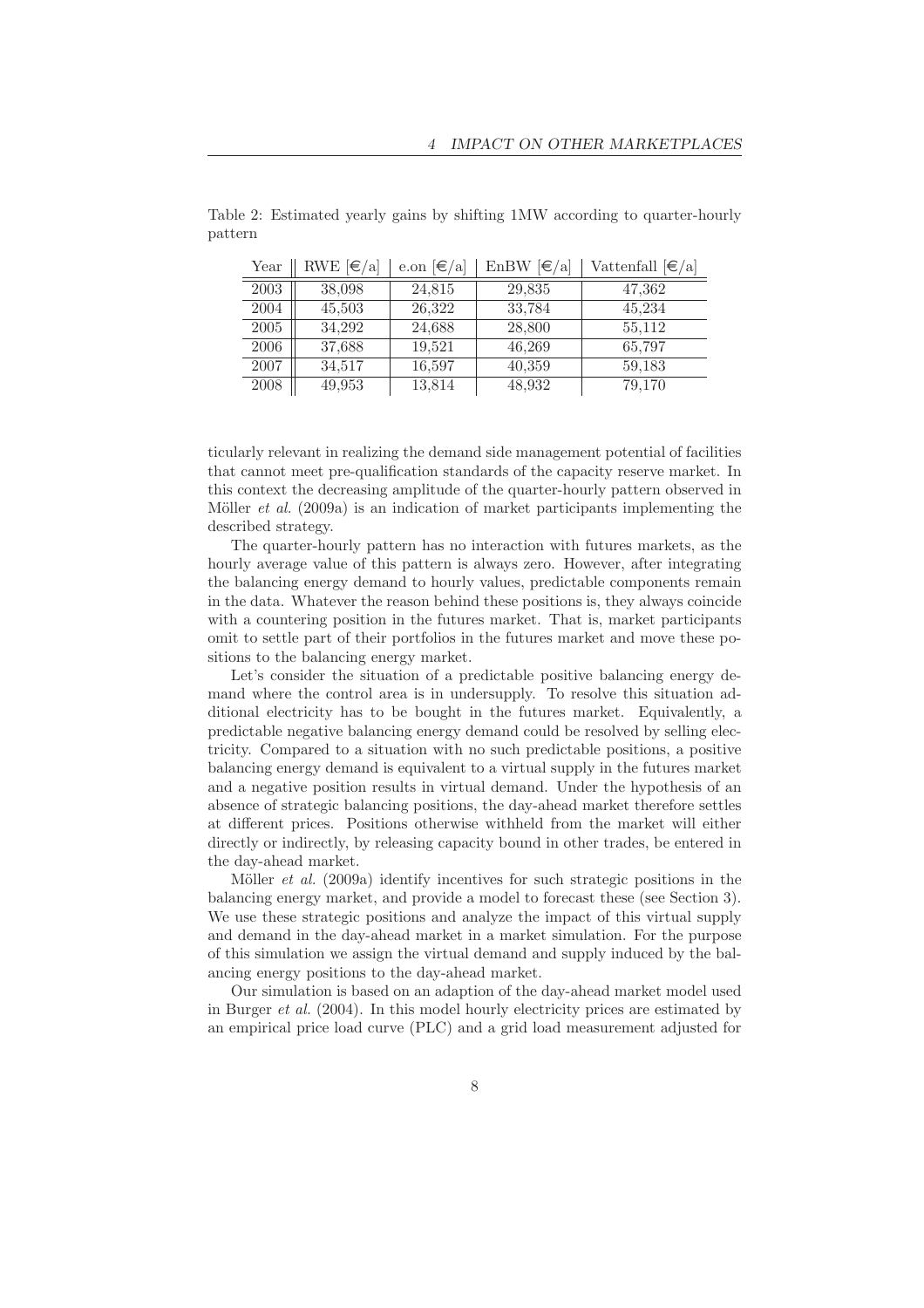availability. For a detailed description of the model we refer to Burger et al. (2004). In contrast to the original model, we adapt the model directly to the electricity prices rather than the logarithmic prices.

We estimate yearly average PLCs from load data published by the UCTE and hourly electricity prices at the EEX. Furthermore, the load data is adjusted for availability calculated from the monthly operation of base units as published by the UCTE. For the years 2003-2005 the load values are expanded from the published incomplete UCTE data set by transferring the seasonality of the 2006 to 2008 data. Additionally, we set a price spike of  $1500\epsilon$  at the thermal capacity limit. Figure 1 shows the estimated PLCs for the years 2003-2008.

Using these PLCs we extract an equivalent load time series from the data,



Figure 1: Estimated PLCs

also representing the short-term market situation. This equivalent load is used as a base scenario to simulate the market outcome disregarding the strategic balancing energy positions identified by Möller *et al.* (2009a) (see Table 3). To relate the balancing energy position to the adjusted load, the position has to be scaled by the demand fraction of 15% actually traded in the day-ahead market (see Michalk (2008)). So on average the balancing energy positions have to be scaled up by a factor of 6.7 to correspond to the load values the model is calibrated on.

The most dominant effect of the hourly pattern is reducing demand in peak hours and increasing demand in off-peak hours. Consequently, the price volatility is dampened. Furthermore, we observe a price reducing effect of this pattern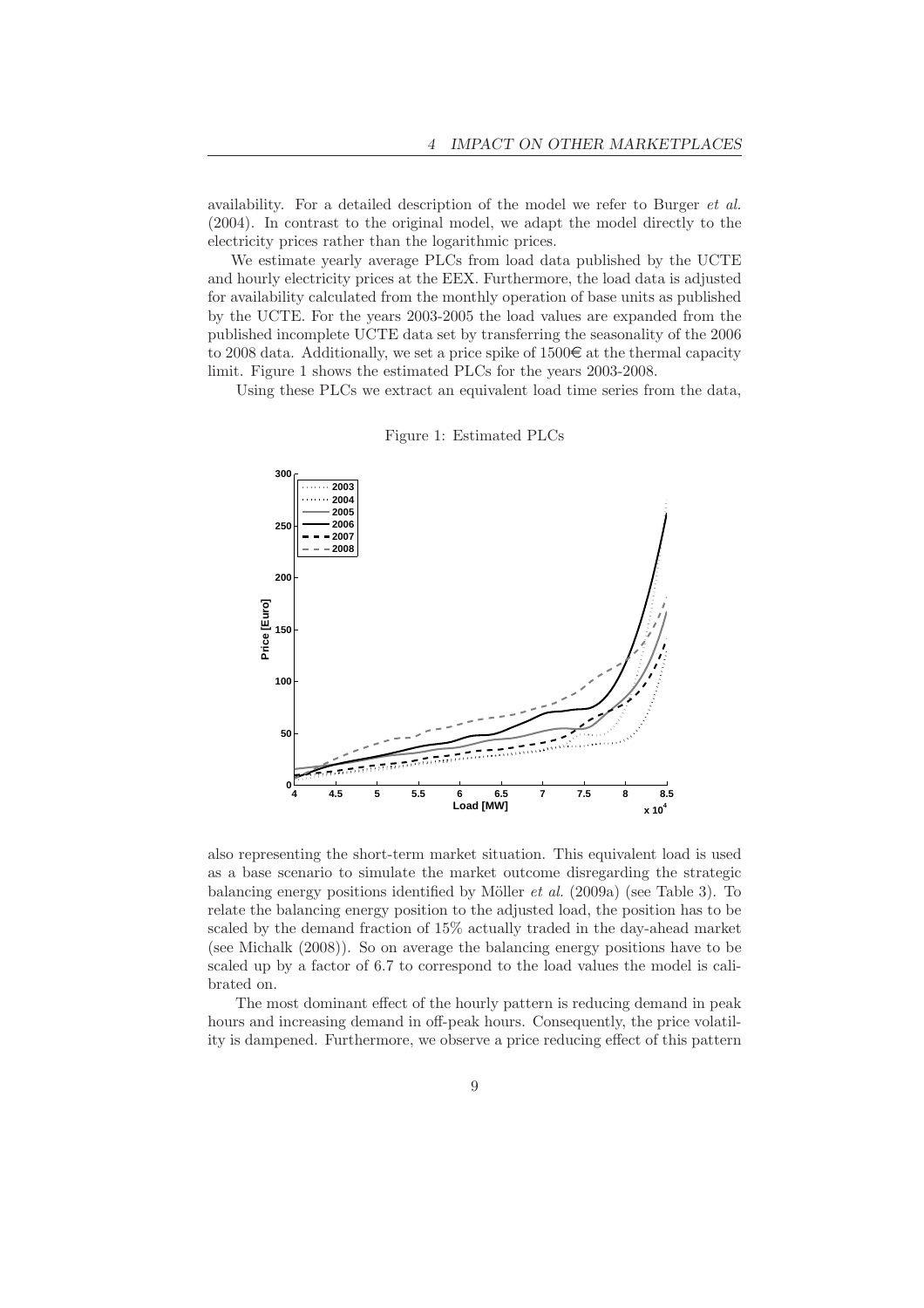|      | Hourly pattern |           |            | $Long-term$ | $\Sigma_{tot}$ |
|------|----------------|-----------|------------|-------------|----------------|
| Year | Off-peak       | Peak      | $\Sigma_h$ |             |                |
| 2003 | 0.0134         | $-0.0694$ | $-0.0278$  | 0.1291      | 0.1107         |
| 2004 | 0.0299         | $-0.0075$ | 0.0125     | 0.0589      | 0.0692         |
| 2005 | 0.0192         | $-0.0322$ | $-0.0045$  | 0.0597      | 0.0294         |
| 2006 | 0.0269         | $-0.0296$ | $-0.0008$  | $-0.0050$   | $-0.0087$      |
| 2007 | 0.0084         | $-0.1171$ | $-0.0538$  | 0.0900      | 0.0267         |
| 2008 | 0.0366         | $-0.0825$ | $-0.0191$  | 0.0574      | 0.0258         |

Table 3: Estimated price mark-up induced by strategic balancing energy deployment

in total. This is a consequence of the increasing slope of the PLC at high loads resulting in a stronger impact of the hourly pattern during high load peak hours. Here the year 2004 stands out with a positive total. This simple simulation does not allow analyzing this in detail, but it should be noted that there are more off-peak than peak hours and the estimated PLC is comparatively flat in 2004. This PLC reflects the absence of electricity price spikes in the day-ahead market in 2004.

The long-term deployment of balancing energy influences prices as well. However, these strategic positions continuously influence the day-ahead market in the same direction. Consequently, this effect dominates the total price impact of balancing energy in our analysis. In view of the detected long-term balancing positions the findings correspond to the average long-term positions in Table 1. In terms of the total impact the year 2003 shows to have the highest mark-up estimation in the sample. It indicates about 11% of the electricity price to be due to virtual demand induced by long-term balancing energy positions. This mark-up decreases gradually until it practically vanishes in 2006. The last two years show moderate mark-ups.

Due to the simplifications, the model can only provide an order of magnitude of the impact of balancing energy deployment, and we hold an in-depth analysis including availability and market share information on an hourly basis as essential to obtain quantitative sound results. Nonetheless, the results indicate the balancing energy market not only serves as an alternative marketplace to the day-ahead market, but also directly influences the day-ahead market.

To back up the identified impact of strategic balancing energy positions in the day-ahead market, we point to another investigation of the German dayahead market. A brief study of EEX order book data revealed that a change in demand by as little as 135 MW could trigger a price increase of 23% or over  $500 \in \text{/MWh}$  in a spike regime (see Ehlers *et al.* (2007)). These findings underline the relevance of positions in the order of hundreds of MW in the day-ahead market. It also gives a direct example of the detected hourly pattern being able to reduce spike risk. What is more, this strong influence of relatively small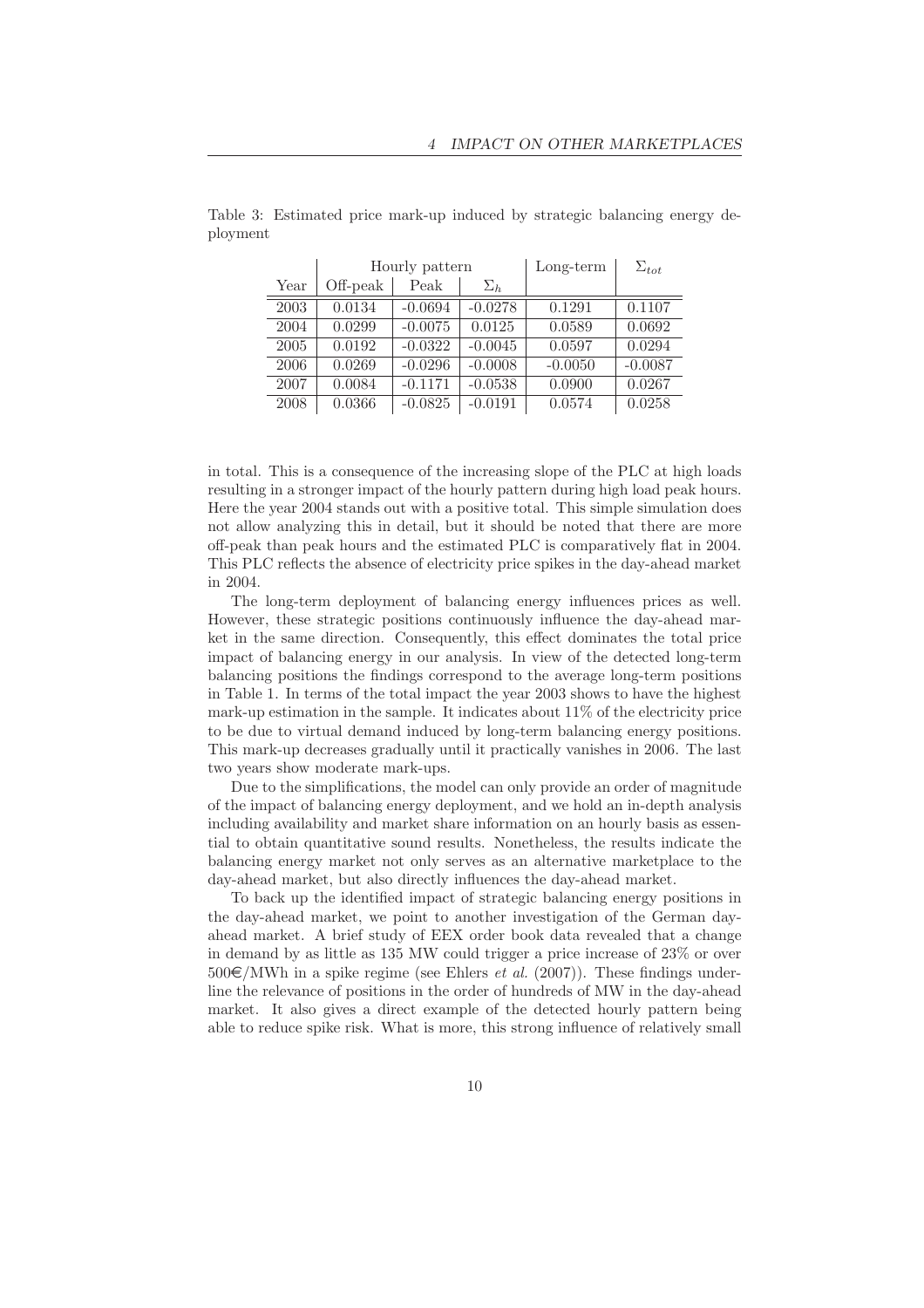changes in demand underlines the need to amplify the assessed balancing energy demand when used in our market simulation that is adapted to total grid-load.

### 5 Balancing energy and market power

Our investigation of the impact of balancing energy positions in the day-ahead market reveals significant price alterations imposed by the long-term deployment. These long-term positions show particularly high levels of oversupplied control areas from 2003 to 2005 (see Table 1 and 3). The same period of time is also covered in three studies of market power (see London Economics (2007), von Hirschhausen et al. (2007), and Schwarz and Lang (2006)). As none of these studies take into account the influence of the balancing market, it suggest itself to analyze the error imposed by this simplification.

All studies apply a similar methodology: hourly market prices are compared to model prices derived from models based on fundamental market data. The data base on the other hand differs. Especially one study relies on a strong data base being provided with confidential company background by the EU commission (see London Economics (2007)).

The general criticism of all studies focuses on systematic errors imposed by the inherent model simplifications. One such example is neglecting scarcity pricing near the capacity boundary as done in all analysis discussed. Obviously, under this simplification the model price will be lower even when compared to a perfectly competitive market price. At this point we refer to Harvey and Hogan (2002), Ockenfels (2007), and Swider et al. (2007) for a detailed analysis of systematic errors. However, this example might illustrate how difficult a quantitative interpretation of results is. It is however plausible the influence of systematic errors is constant over time within one specific country and modeling approach (see Newbery *et al.*  $(2004)$ ). In other words, while the absolute values are difficult to interpret and difficult to compare among the studies, the evolution of detected levels can be interpreted, as long as relevant boundary conditions are constant.

Following this interpretation we present the results of the three studies jointly using the price cost mark-up (PCMU), also summarizing the overall indication of the studies (see Table 4). The results of all studies are compatible within the same year. One should however appreciate the studies relay on a similar methodological approach. This holds especially for the studies von Hirschhausen et al. (2007) and Schwarz and Lang (2006). The studies indicate the highest mark-up in 2003. Furthermore the magnitude of the mark-up decreases from 2003 to 2005. The 2006 value is listed for the sake of completeness. However, the methodology and data source was changed in the corresponding analysis. Consequently, the assumption of constant boundary conditions is dubious for this value.

When compared to the average long-term balancing energy deployment in Table 1 a similar evolution is evident. In 2003 the control areas are in strong oversupply. This level of oversupply then diminishes in the following two years.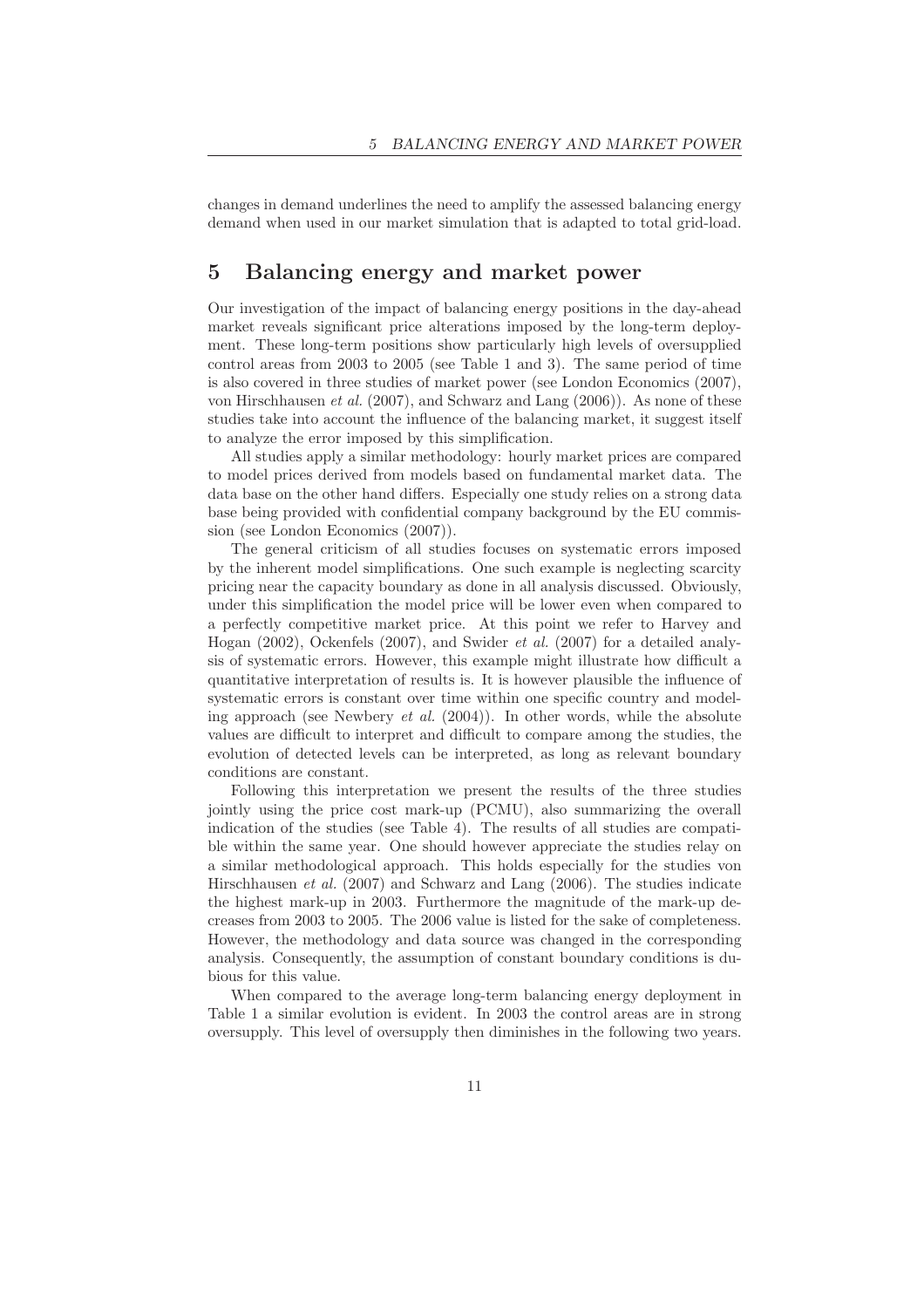| Year | $\text{PCMU}_{S\&L}$ | $\text{PCMU}_{vH}$ | $\text{PCMU}_{LE}$ |          |
|------|----------------------|--------------------|--------------------|----------|
| 2000 | $-0.06$              |                    |                    | $\Omega$ |
| 2001 | $-0.09$              |                    |                    | $\Omega$ |
| 2002 | 0.04                 |                    |                    | $\Omega$ |
| 2003 | 0.40                 |                    | 0.59               |          |
| 2004 | 0.22                 | 0.19               | 0.22               |          |
| 2005 | 0.15                 | 0.14               | 0.15               |          |
| 2006 |                      | $0.25*$            |                    |          |

Table 4: Results of market power studies by comparison taken from Schwarz and Lang (2006), von Hirschhausen et al. (2007) and London Economics (2007)

As demonstrated in Section 4, the change in virtual demand in the day-ahead market effects electricity prices during this period of time in much the same way. The methodology of all three studies neglects the balancing energy market. It therefore constitutes a systematic error that is not considered in previous evaluations. In view of the systematically oversupplied control areas during the analyzed time period, all three studies show to be sensitive to this error.

In contrast to other systematic errors, the error of neglecting the influence of the balancing energy market could be interpreted as a sensitivity analysis of market power measurements. In such an approach an analysis run including balancing market induced demand would represent market power abuse, while the exclusion would represent an unbiased market. In fact von Hirschhausen et al. (2007) test their analysis in a similar way, approximating the level of additional demand required to explain their results in a perfectly competitive market environment in their model. As an example, a constant additional demand of 9 GW is estimated for the year 2004. For the same year the average long-term induced demand explains 30% of this additional demand. In the context of our analysis these studies of market power support the assessed impact of balancing energy positions in the day-ahead market.

#### 6 Conclusion

The impact of strategic balancing energy positions in the day-ahead market clearly demonstrates the importance of viewing balancing energy as an integrated part of the electricity market in Germany. In the German market three strategies on different time scales are deployed.

Balancing energy is deployed over extended periods of time. These positions have a direct impact on electricity prices in the day-ahead market. In view of this impact, TSOs should not only be bound to a secure grid operation and network stability, but also take an active role in ensuring representative market prices in the day-ahead market. This is especially true because the distortion of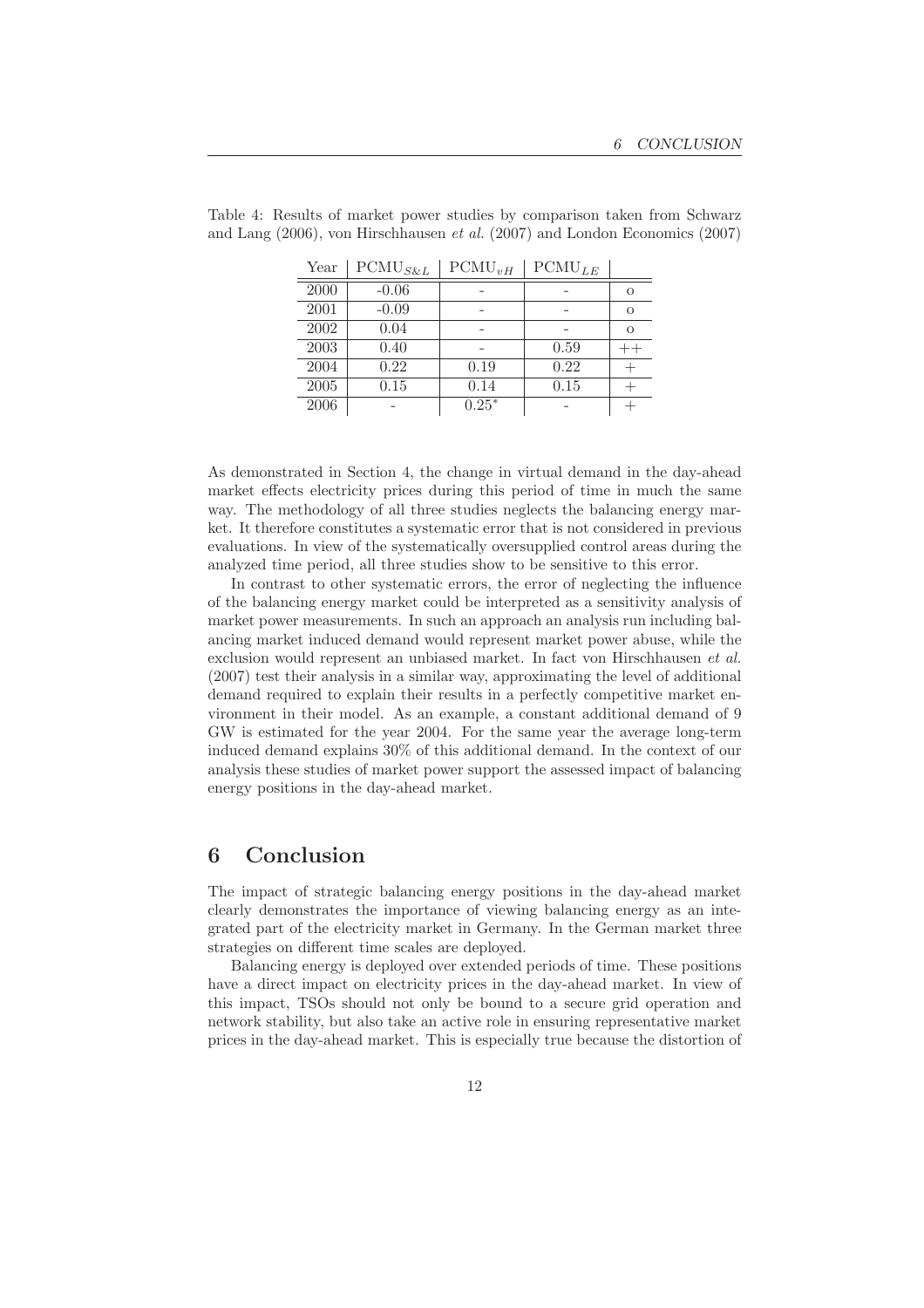prices imposed by long-term balancing energy positions is identified as market power abuse by relevant studies.

Looking at the quarter-hour and hour timeframes, two positive aspects should be considered further. On an hourly timeframe, the interaction of the balancing energy market and day-ahead market effectively reduces volatility in the day-ahead market. Thereby, the balancing energy market contributes to mitigate the effects of electricity price spikes.

On a quarter-hourly timeframe, electricity portfolios can be adapted to counter balance predictable fluctuations. This strategy corresponds to the deployment of capacity reserve. By this the balancing energy market provides an additional marketplace to trade capacity reserve. Compared to the reserve capacity market, the balancing energy market is technically less demanding, and therefore, potentially attracts further reserve capacity into the market. This point is particularly relevant in the context of demand side management capacity, where operational constraints of potential facilities are diverse.

In view of an intent extension of renewables with their often weather-dependent availability, these two aspects may gain further relevance in the future.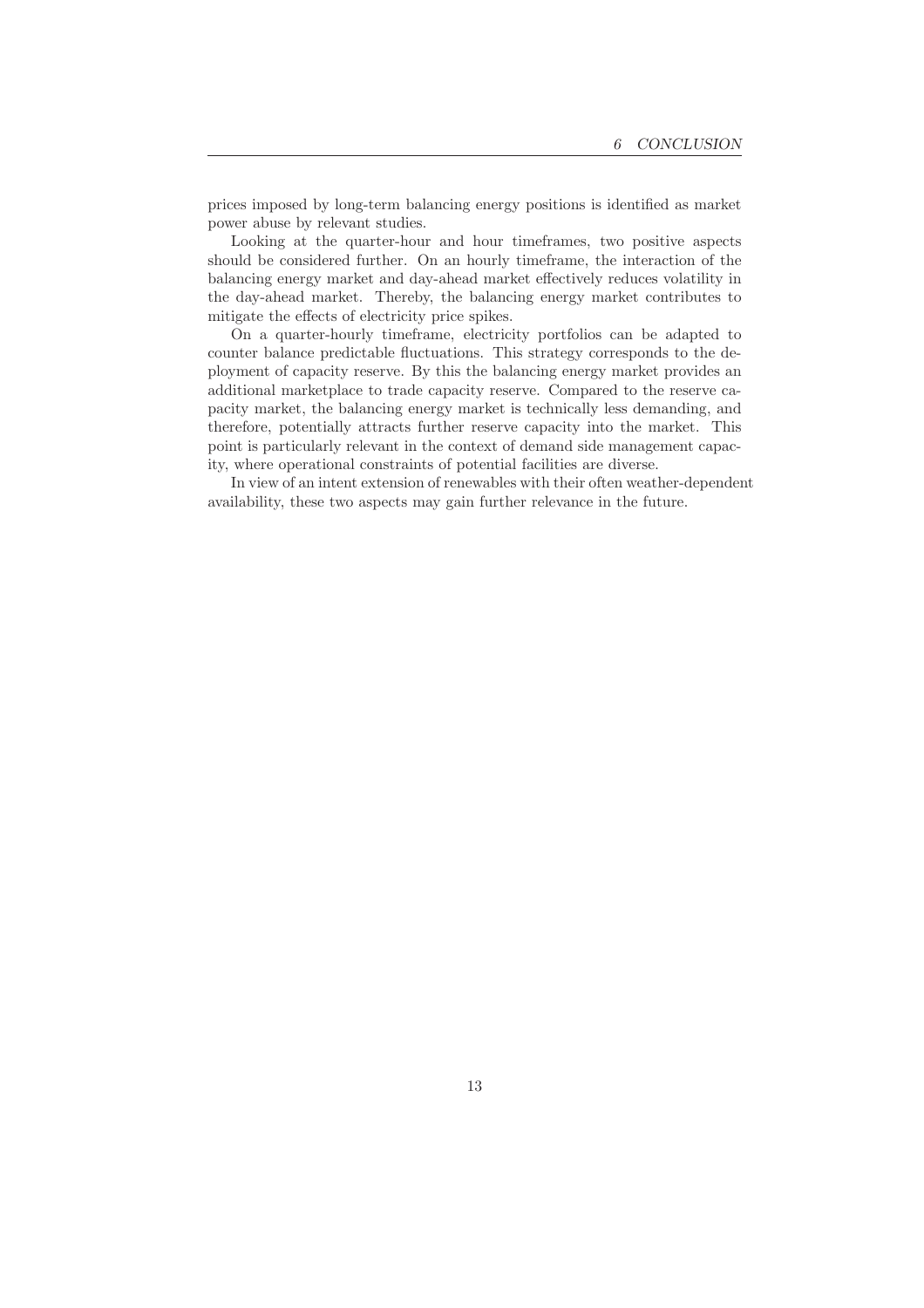#### References

- Bessembinder, H. and Lemmon, M. (2002). Equilibrium Pricing and Optimal Hedging in Electricity Forward Markets. Journal of Finance, 57 (3), 1347– 1382.
- Bundesnetzagentur (2006). Bilanzkreisvertrag über die Führung eines Bilanzkreises. http://www.bundesnetzagentur.de.
- Burger, M., Klar, B., Müller, A., and Schindlmayr, G. (2004). A spot market model for pricing derivatives in electricity markets. *Quantitative Finance*,  $\frac{1}{4}(1), 109-122.$
- de Jong, C. and Huisman, R. (2002). Option Formulas for Mean-Reverting Power Prices with Spikes. Tech. rep., Energy Global and Erasmus University.
- Ehlers, N., Melzian, R., and Erdmann, G. (2007). Analyse und Simulation von Gebotskurven an Strommärkten. Tech. rep., Technischen Universität Berlin ensys.
- ETSO (2007). Balance Management Harmonisation and Integration 4th Report. Tech. rep., ETSO.
- EU (2005). Technical Annexes to the Report from the Commission on the Implementation of the Gas and Electricity Internal Market COM(2004)863 final. Commission staff working document, Commission of the European Communities.
- Geman, H. and Roncoroni, A. (2006). Understanding the Fine Structure of Electricity Prices. Journal of Business, 79 (3), 1225–1261.
- Harvey, S. and Hogan, W. (2002). Market Power and Market Simulations. Tech. rep., Harvard University and LECG.
- Kim, Y., Rachev, S., Bianchi, M.-L., and Fabozzi, F. (2008). Financial market models with Levy processes and time-varying volatility. Journal of Banking and Finance, 1363–1378.
- Kirschen, D. and Garcia, M. (2004). Market Clearing Prices in the Balancing Mechanism of England and Wales. In Power Systems Conference and Exposition, 2004 .
- London Economics (2007). Structure and Performance of Six European Wholesale Electricity Markets in 2003, 2004 and 2005. European Commission DG Competition Report, London Economics and Global Energy Decisions.
- Menn, C. and Rachev, S. T. (2008). Smoothly truncated stable distributions, GARCH-models, and option pricing. Mathematical Methods in Operation Research. To appear.